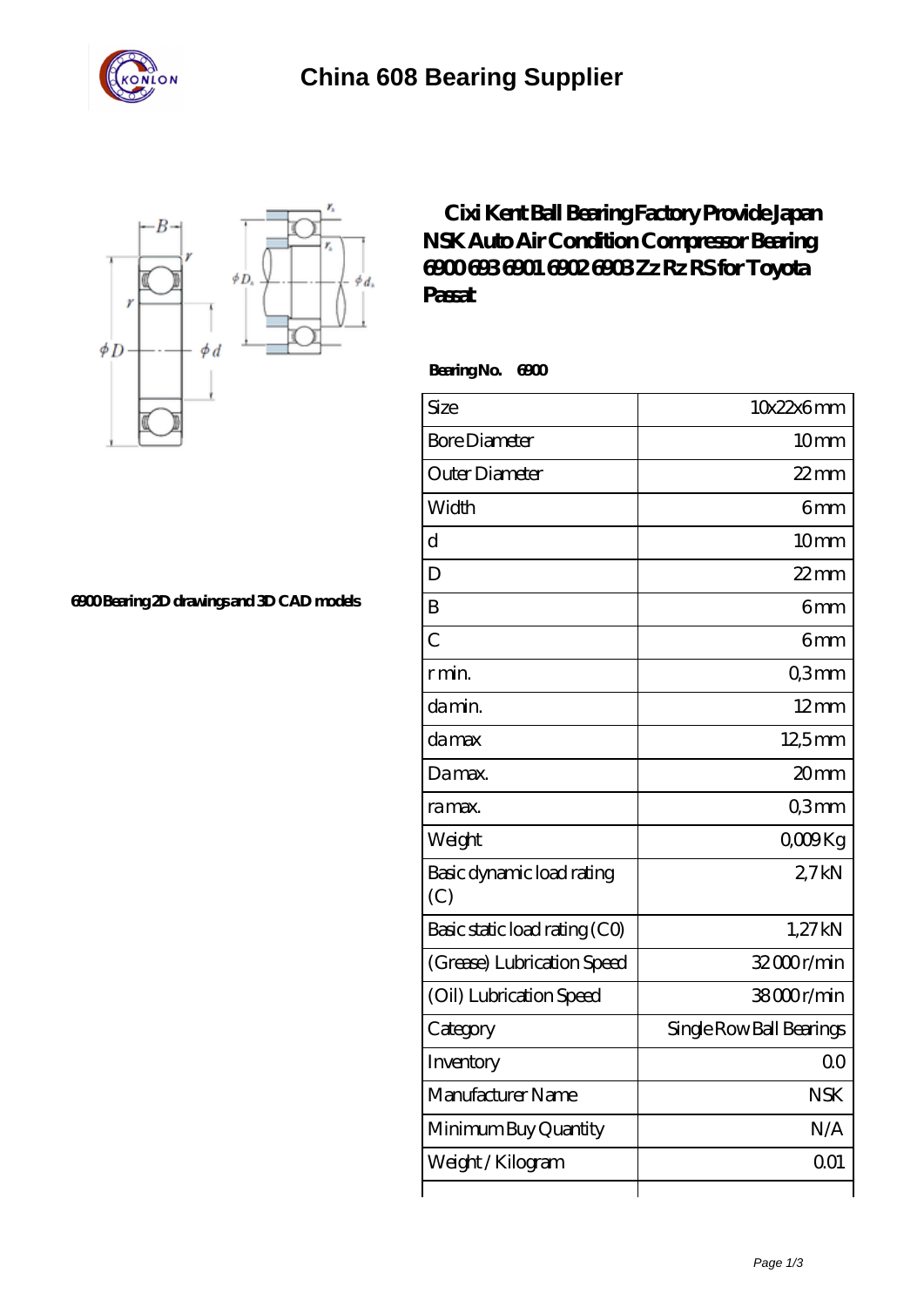

## **[China 608 Bearing Supplier](https://m.stavangerguiden.com)**

| Product Group                      | <b>BOO308</b>                                                                                                                                                              |
|------------------------------------|----------------------------------------------------------------------------------------------------------------------------------------------------------------------------|
| Enclosure                          | Open                                                                                                                                                                       |
| Precision Class                    | ABEC 1   ISO PO                                                                                                                                                            |
| Maximum Capacity / Filling<br>Slot | No                                                                                                                                                                         |
| Rolling Element                    | <b>Ball Bearing</b>                                                                                                                                                        |
| Snap Ring                          | No                                                                                                                                                                         |
| Internal Special Features          | No                                                                                                                                                                         |
| Cage Material                      | Steel                                                                                                                                                                      |
| Internal Clearance                 | CO-Medium                                                                                                                                                                  |
| Inch - Metric                      | Metric                                                                                                                                                                     |
| Long Description                   | 10MM Bore; 22MM<br>Outside Diameter; 6MM<br>Outer Race Diameter;<br>Open; Ball Bearing; ABEC 1<br>ISO PQ No Filling Slot; No<br>Snap Ring, No Internal<br>Special Features |
| Category                           | Single Row Ball Bearing                                                                                                                                                    |
| UNSPSC                             | 31171504                                                                                                                                                                   |
| Harmonized Tariff Code             | 8482105068                                                                                                                                                                 |
| Noun                               | Bearing                                                                                                                                                                    |
| Keyword String                     | Ball                                                                                                                                                                       |
| Manufacturer URL                   | http://www.nskamericas.co<br>m                                                                                                                                             |
| Manufacturer Item Number           | 6900                                                                                                                                                                       |
| Weight/LBS                         | 0009                                                                                                                                                                       |
| Bore                               | 0.394 Inch   10 Millimeter                                                                                                                                                 |
| Outer Race Width                   | 0.236Inch   6Millimeter                                                                                                                                                    |
| Outside Diameter                   | 0.866Inch   22 Millimeter                                                                                                                                                  |
| <b>SRI</b>                         | 1.64                                                                                                                                                                       |
| hidYobi                            | 6900                                                                                                                                                                       |
| LangID                             | 1                                                                                                                                                                          |
| $D_{-}$                            | 22                                                                                                                                                                         |
| <b>SREX</b>                        | 0015                                                                                                                                                                       |